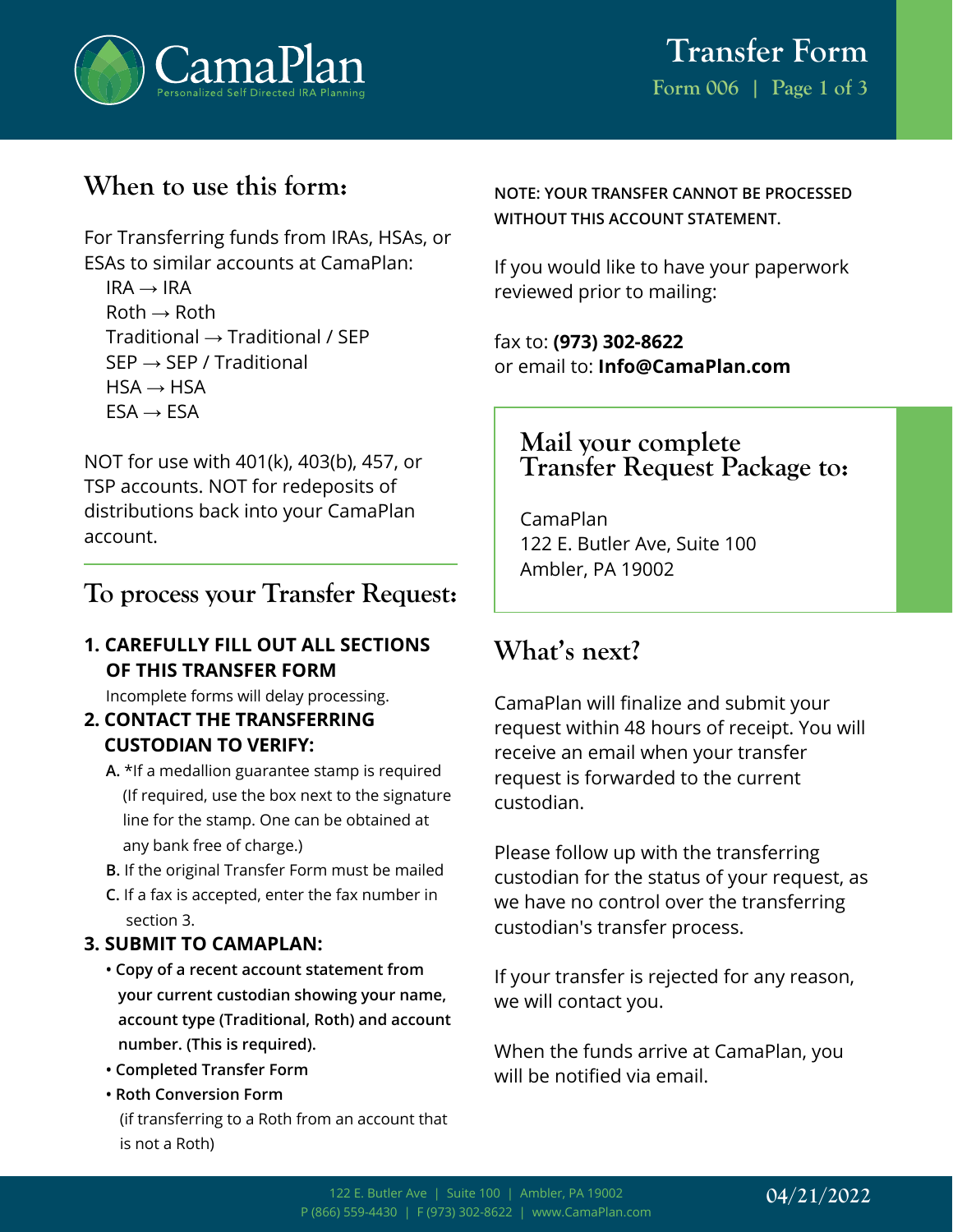

**3. Transfer Details**

**This is a:** (choose A or B)

# **1. Participant Details**

#### Participant Name

|                                              | A. Complete transfer                           |
|----------------------------------------------|------------------------------------------------|
|                                              | (choose one option below)                      |
| Mailing Address (must match address on file) | Liquidate all assets and transfer proceeds     |
|                                              | to CamaPlan                                    |
| <b>Street</b>                                | Transfer all assets "in-kind" along with cash: |
| City                                         | 1.                                             |
| <b>State</b>                                 | 2.                                             |
| <b>ZIP</b>                                   | 3.                                             |
|                                              | <b>OR</b>                                      |
| Soc. Sec. No.                                | <b>B. Partial transfer</b>                     |
| Cama Acct. No.                               | (choose one option below)                      |
|                                              | Send<br>\$                                     |
| (Leave blank if new account)                 | in cash to CamaPlan                            |
|                                              | Send these assets in-kind to CamaPlan:         |
| 2. Transferring Account Info                 | 1.<br>2.                                       |
| Custodian of Account to be Transferred       |                                                |
|                                              |                                                |
|                                              | How would you like your cash to be sent        |
| <b>Company Address</b>                       | FROM your current custodian?                   |
| <b>Street</b>                                | Check                                          |
| City                                         | Wire (\$10 incoming wire fee)                  |
| <b>State</b>                                 |                                                |
| <b>ZIP</b>                                   | How would you like us to submit this           |
|                                              | transfer request?                              |
| <b>Contact Name</b>                          | Regular Mail                                   |
|                                              | Express Mail/Overnight *                       |
| <b>Contact Phone</b>                         | 2-Day Courier *                                |
|                                              |                                                |
| Name on Account to be Transferred            | Fax to:                                        |

Account No.

\*additional fees may apply, see fee schedule

Fax Number